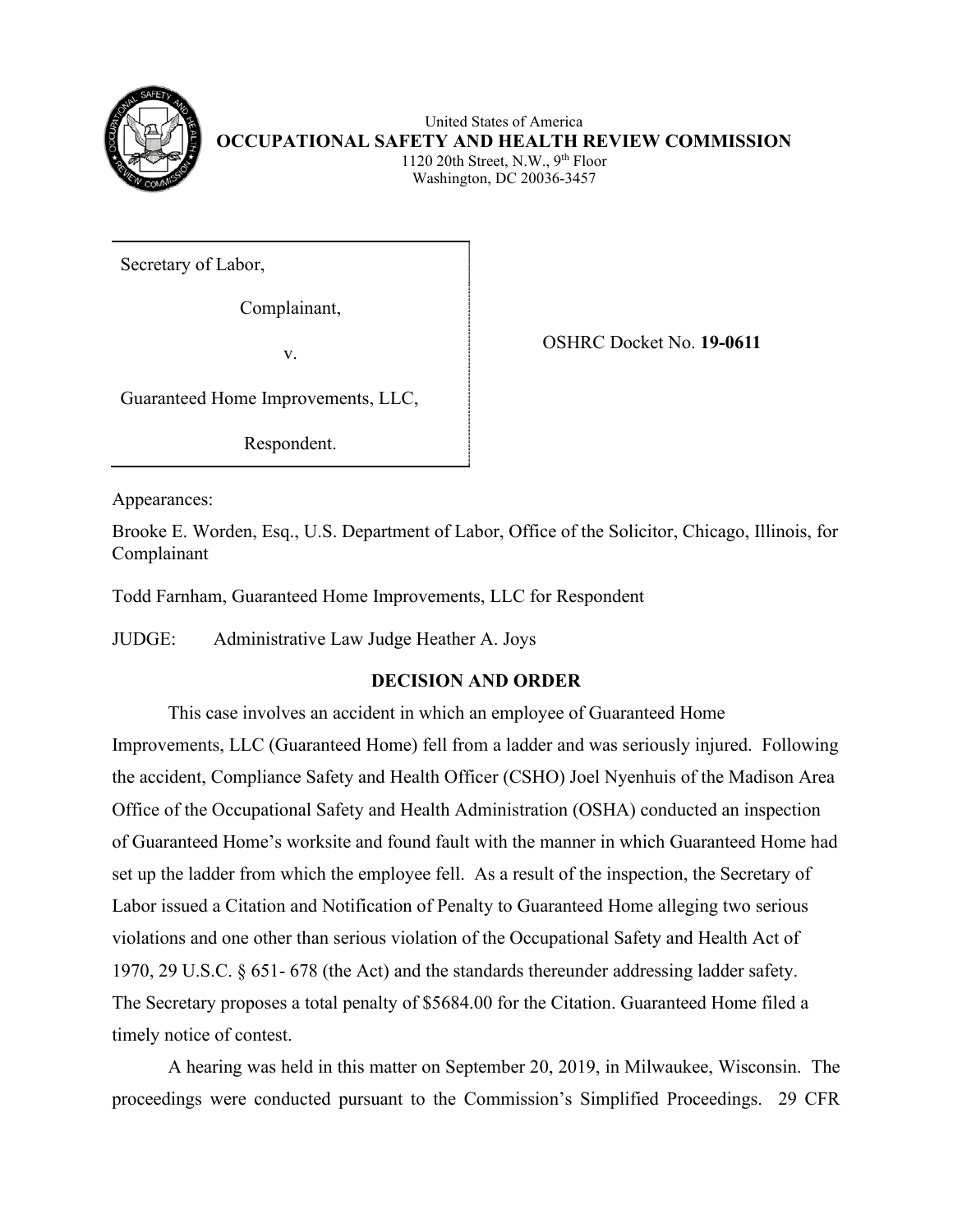§§2200.200-211. At the outset of the hearing, Guaranteed Home withdrew its notice of contest with regard to Item 1, Citation 2, alleging an other than serious violation of 29 C.F.R. §  $1926.503(b)(1).<sup>1</sup>$  $1926.503(b)(1).<sup>1</sup>$  Remaining at issue are Items 1 and 2, Citation 1, alleging violations of the standards at 29 C.F.R. §§ 1926.1052(b)(1) and 1926.1053(b)(7), respectively. The parties gave oral closing statements at the conclusion of the presentation of evidence. The undersigned allowed, and the Secretary filed, post-hearing written arguments.

The parties stipulated that jurisdiction of this action is conferred upon the Commission (Tr. 9). Based upon the record evidence and the stipulations of the parties, the Commission has jurisdiction over this proceeding pursuant to  $\S$  10(c) of the Act.

For the reasons that follow, Item 1, Citation 1, is **VACATED**; and Item 2, Citation 1, is **AFFIRMED** and a penalty of \$2,800.00 assessed.

## **BACKGROUND**

 Guaranteed Home is a Wisconsin construction company owned by Todd Farnham (Tr. 21, 94). It employs four people (Tr. 22). In at least 2019, Guaranteed Home had a contract with KwikTrip convenience stores to perform construction work on those stores (Tr. 94).

 In February 2019, the KwikTrip store at 4402 East Buckeye Road in Madison, Wisconsin, needed repairs to its roof due to ice damage (Tr. 22). Guaranteed Home was dispatched to do the repairs on the  $13<sup>th</sup>$  of that month (Tr. 94). It was cold that day. The temperature was below freezing and there was snow on the ground, including areas of the KwikTrip parking lot and sidewalk (Tr. 24).

 The KwikTrip store has surveillance cameras on the outside of the building. As a result, the accident and the conditions leading to it were caught on tape. Relevant excerpts of that video were presented at the hearing and admitted into the record (*See* Exhs. C-15 and C-16). Much of the factual background herein is based on it.

The Guaranteed Home crew arrived at the KwikTrip with a truck and trailer carrying their equipment. Among the crew members were the injured employee and Mr. Farnham. According to Mr. Farnham, the injured employee was the foreman of the crew (Tr. 23, 94). As with every job, Mr. Farnham worked alongside his crew on the roof (Tr. 98).

<span id="page-1-0"></span><sup>&</sup>lt;sup>1</sup> Under Commission Rule 102, an employer may withdraw its notice of contest at any time. As a result of Guaranteed Home's withdrawal of its notice of contest and pursuant to § 10(a) of the Act, Citation 2 became a final order of the Commission by operation of law. *See also Weldship Corp*., 8 BNA OSHC 2044, 2045 n. 5 (No. 77- 3769, 1980) ("A notice of contest withdrawal constitutes an agreement to affirmance of the citations.").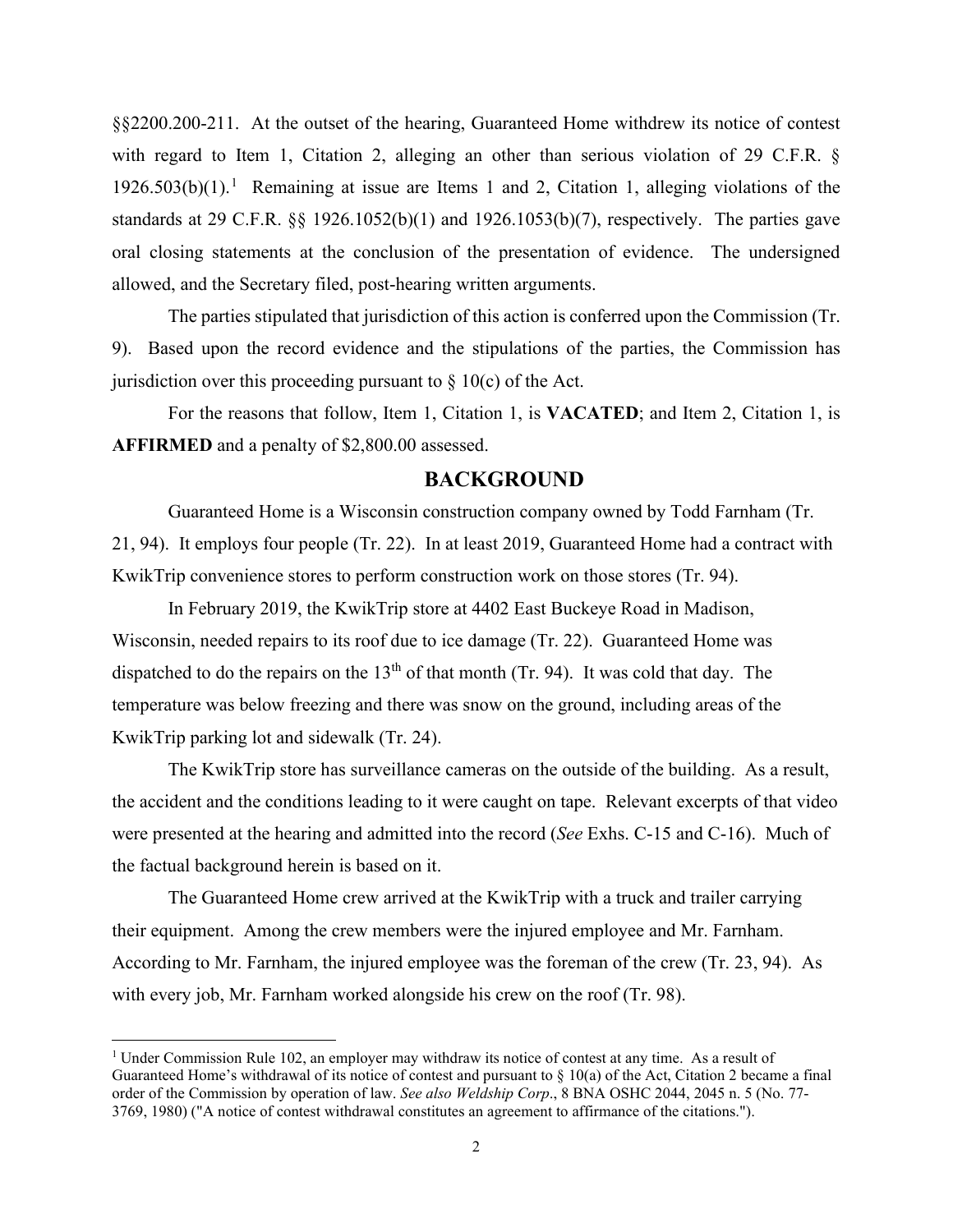Upon arrival and after parking the truck, the crew began to set up their equipment. The equipment included an extension ladder and the personal fall arrest system the crew would use while working on the roof. Mr. Farnham set up the ladder to access the roof. He placed the ladder at an angle against the gutter along the edge of the roof and adjusted it (Exh. C-15). In the video, the ground upon which Mr. Farnham placed the foot of the ladder appears snowy and wet (Exhs. C-15 and C-17a).

The crew climbed the ladder and began their work by removing the snow from the roof and throwing it to the ground below. At 11:07 a.m., the injured employee is seen in the video beginning to descend from the roof via the ladder (Exh. C-16). As he does so, the ladder slips forward, falling to the ground. The injured employee falls with it. An excerpt from the surveillance video shows the ladder slide forward as the crew works on the roof, a few minutes before the injured employee's attempt to climb down the ladder. (Tr. 42; Exh. C-16 at min. 0.41).

As a result of his fall, the injured employee sustained multiple injuries. He was rushed to the hospital where he was treated and sedated (Tr. 55). His injuries included a broken femur, ribs, and pelvis (Tr. 55; Exh. C-19). He also sustained a head trauma. He was released from the hospital on February 18, 2019 (Exh. C-20).

The responding police department notified the Madison Area OSHA office of the accident (Tr. 17). CSHO Nyenhuis was dispatched to investigate. CSHO Nyenhuis arrived at the KwikTrip at approximately 12:15 p.m. (Tr. 18). He first checked in with the KwikTrip manager and then spoke to Mr. Farnham (Tr. 18, 21). He took photographs and measurements of the ladder and the distance to the gutter along the roof's edge (Tr. 24, 32). He later obtained the surveillance video from KwikTrip showing the area of the accident prior to and at the time of the accident (Tr. 34).

Based on his investigation, CSHO Nyenhuis concluded the manner in which Mr. Farnham had set up the ladder violated the standards addressing ladder safety. CSHO Nyenhuis recommended the Secretary issue a citation alleging a serious violation of 29 C.F.R. § 1926.1053(b)(1) for failure to extend the side rails of the ladder at least 3 feet above the upper landing surface of the roof. He concluded the ladder was not set up to meet this requirement from calculations based on the height of the ladder and the landing surface of the roof, as well as the angle at which the ladder was placed. His supervisor, Area Director Chad Greenwood,

3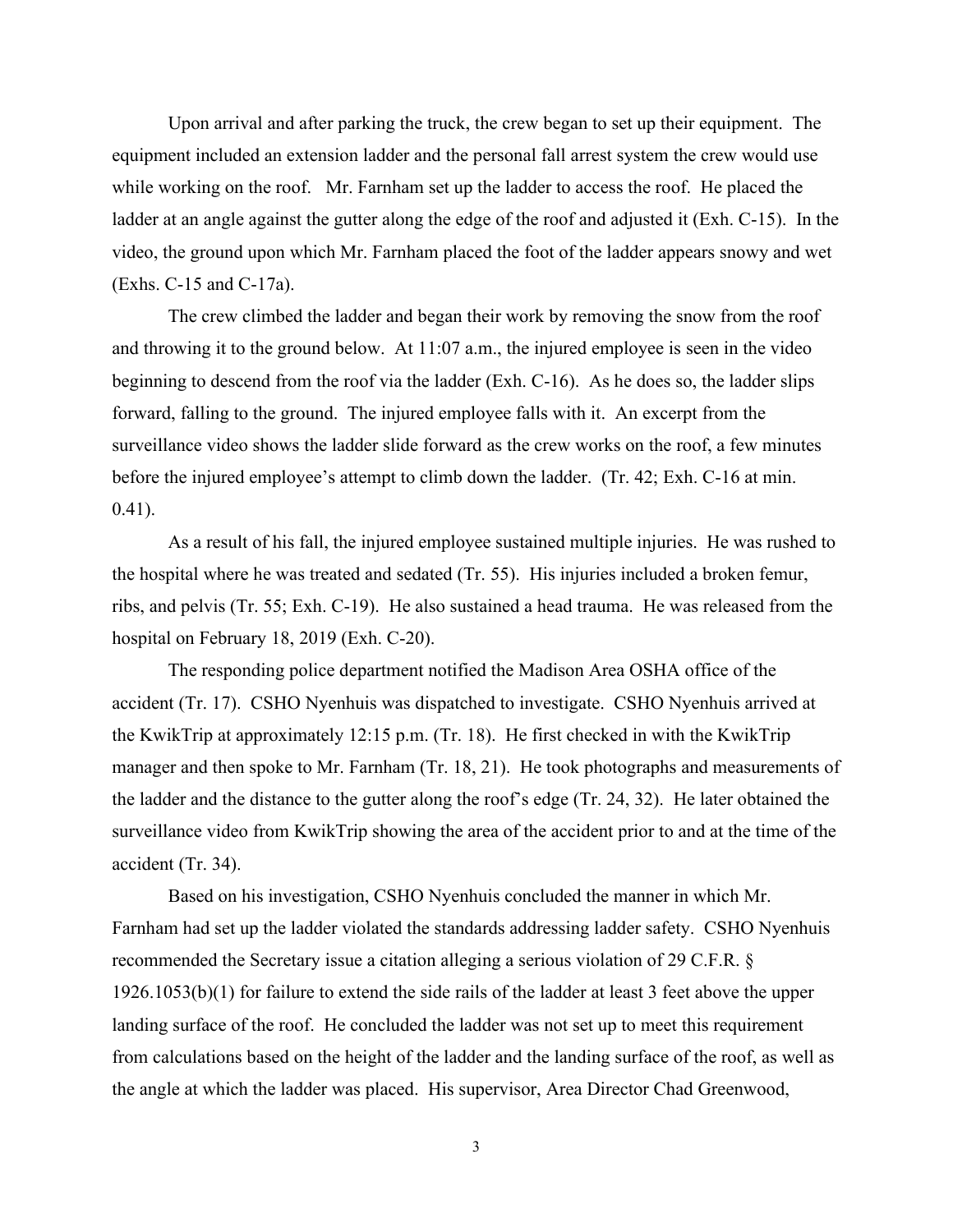assisted CSHO Nyenhuis in making these calculations. CSHO Nyenhuis recommended a citation alleging a serious violation of 29 C.F.R. § 1926.1063(b)(7) be issued based on his observation of the snowy condition of the surface on which Mr. Farnham had placed the ladder and because the ladder slipped by itself as the crew worked on the roof and again as the injured employee stepped on it. CSHO Nyenhuis concluded the ladder had not been secured against accidental displacement.

# **DISCUSSION COVERAGE**

Only an "employer" may be cited for a violation of the Act. *Vergona Crane Co*., 15 BNA OSHC 1782, 1783 (No. 88-1745, 1992). Section 3 of the Act defines an "employer" as "a person engaged in a business affecting commerce who has employees" and defines "employee" as "an employee of an employer who is employed in a business of his employer which affects commerce." 29 U.S.C. § 652. Guaranteed Home does not dispute it has employees, but contends it is not engaged in a business affecting interstate commerce because it does not do business outside the State of Wisconsin.

The use of the term "affecting commerce" indicates a congressional intent to "exercise fully its constitutional authority under the commerce clause." *Godwin v. OSHRC*, 540 F.2d 1013 (9th Cir. 1976); *U.S. v. Dye Construction Co*., 510 F.2d 78 (10th Cir. 1975); *Brennan v. OSHRC*, 492 F.2d 1027 (2nd Cir. 1974); *see also Piping of Ohio, Inc*., 16 BNA OSHC 1236 (No. 91-3481, 1993). Commerce, according to § 3(3) of the Act, "means trade, traffic, commerce, transportation, or communication among the several States, or between a State and any place outside thereof...." Following the Ninth Circuit in *Usery v. Franklin R. Lacy*, 628 F.2d 1226 (9<sup>th</sup>) Cir. 1980), the Commission has held a business may be found to engage in interstate commerce where it "is in a class of activity that as a whole affects commerce." *Clarence M. Jones d/b/a Jones Co.*, 11 BNA OSHC 1529, 1530 (No. 77-3676, 1983). In that case, the Commission went on to find "[t]here is an interstate market in construction materials and services and therefore construction work affects interstate commerce*." Id., citing NLRB v. Int'l Union of Operating Engineers, Local 571, 317 F.2d 638, 643 n. 5 (8<sup>th</sup> Cir. 1963) (judicial notice taken that* construction industry affects interstate commerce). Because Guaranteed Home is engaged in construction work, the undersigned finds it is engaged in a business affecting interstate commerce. Guaranteed Home uses cell phones (Tr. 94). It owns ladders, safety equipment, and

4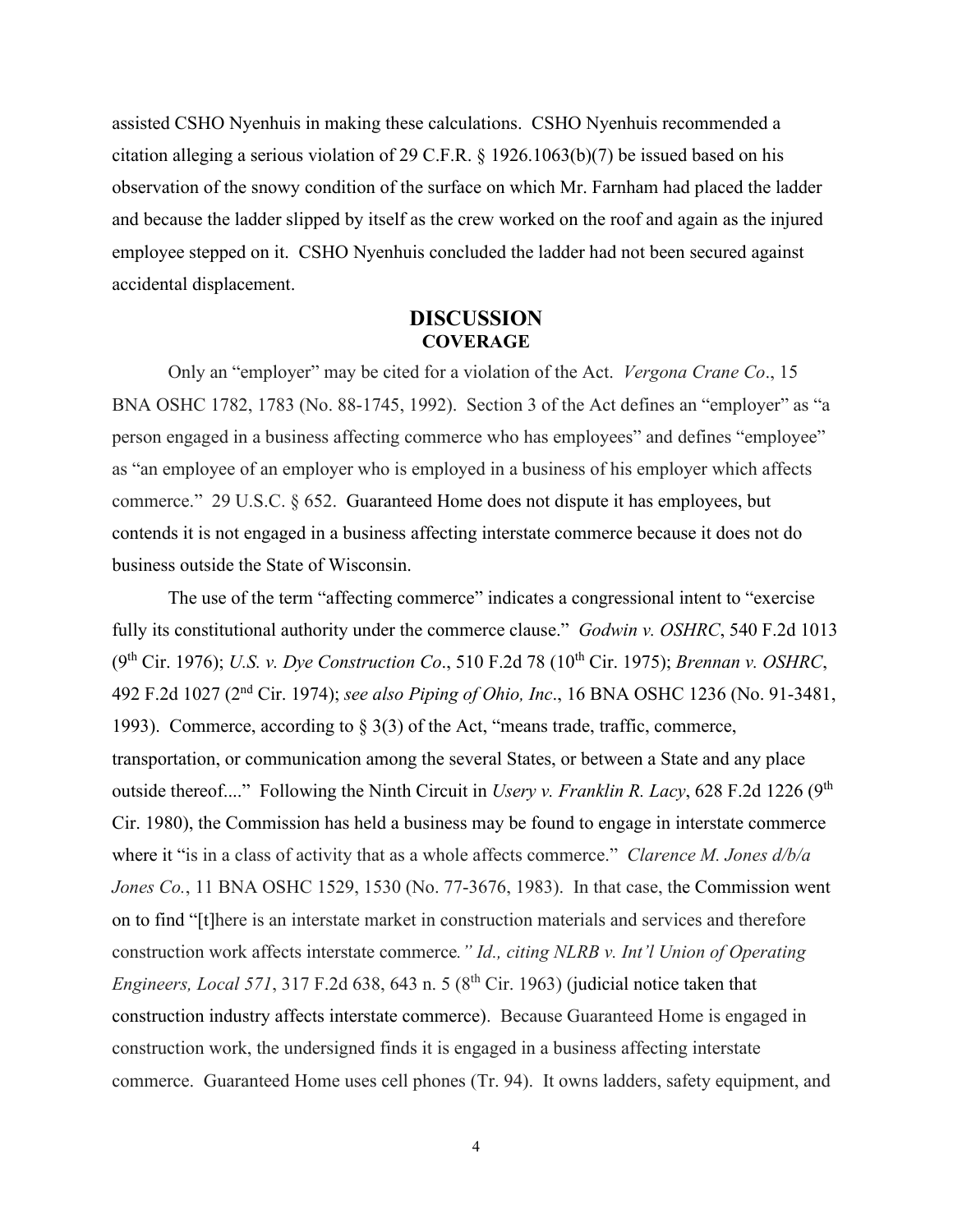a truck and trailer, all of which would have moved in interstate commerce (Tr. 96). Based upon the record, Guaranteed Home is a business affecting interstate commerce within the meaning of  $§$  3(5) of the Act.

#### **THE CITATIONS**

The Secretary has the burden of establishing the employer violated the cited standard.

To prove a violation of an OSHA standard, the Secretary must show by a preponderance of the evidence that (1) the cited standard applies; (2) the employer failed to comply with the terms of the cited standard; (3) employees had access to the violative condition; and (4) the cited employer either knew or could have known with the exercise of reasonable diligence of the violative condition. *JPC Group, Inc.*, 22 BNA OSHC 1859, 1861 (No. 05-1907, 2009).

The Secretary must prove his case by a preponderance of the evidence. *See Hartford Roofing Co.*, 17 BNA OSHC 1361 (No. 92-3855, 1995). "Preponderance of the evidence" has been defined as:

the greater weight of the evidence, not necessarily established by the greater number of witnesses testifying to a fact, but by evidence that has the most convincing force; superior evidentiary weight that, though not sufficient to free the mind wholly of all reasonable doubt, is still sufficient to incline a fair and impartial mind to one side of the issue rather than the other.

Black's Law Dictionary, "Preponderance of the Evidence" (10<sup>th</sup> ed. 2014).

## **Item 1, Citation 1: Alleged Violation of 29 C.F.R. § 1926.1053(b)(1)**

In Item 1, Citation 1, the Secretary alleges a violation of  $\S$  1926.1053(b)(1). The

standard requires

When portable ladders are used for access to an upper landing surface, the ladder side rails shall extend at least 3 feet (.9 m) above the upper landing surface to which the ladder is used to gain access; or, when such an extension is not possible because of the ladder's length, then the ladder shall be secured at its top to a rigid support that will not deflect, and a grasping device, such as a grabrail, shall be provided to assist employees in mounting and dismounting the ladder. In no case shall the extension be such that ladder deflection under a load would, by itself, cause the ladder to slip off its support.

29 C.F.R. § 1926.1053(b)(1). The Secretary contends Guaranteed Home violated the standard when it failed to set up the extension ladder such that it extended 3 feet above the landing surface of the roof.

 There is no dispute Guaranteed Home employees were using a Vulcan multi-use extension ladder to access the roof of the KwikTrip (Tr. 48). Nor is there any dispute this ladder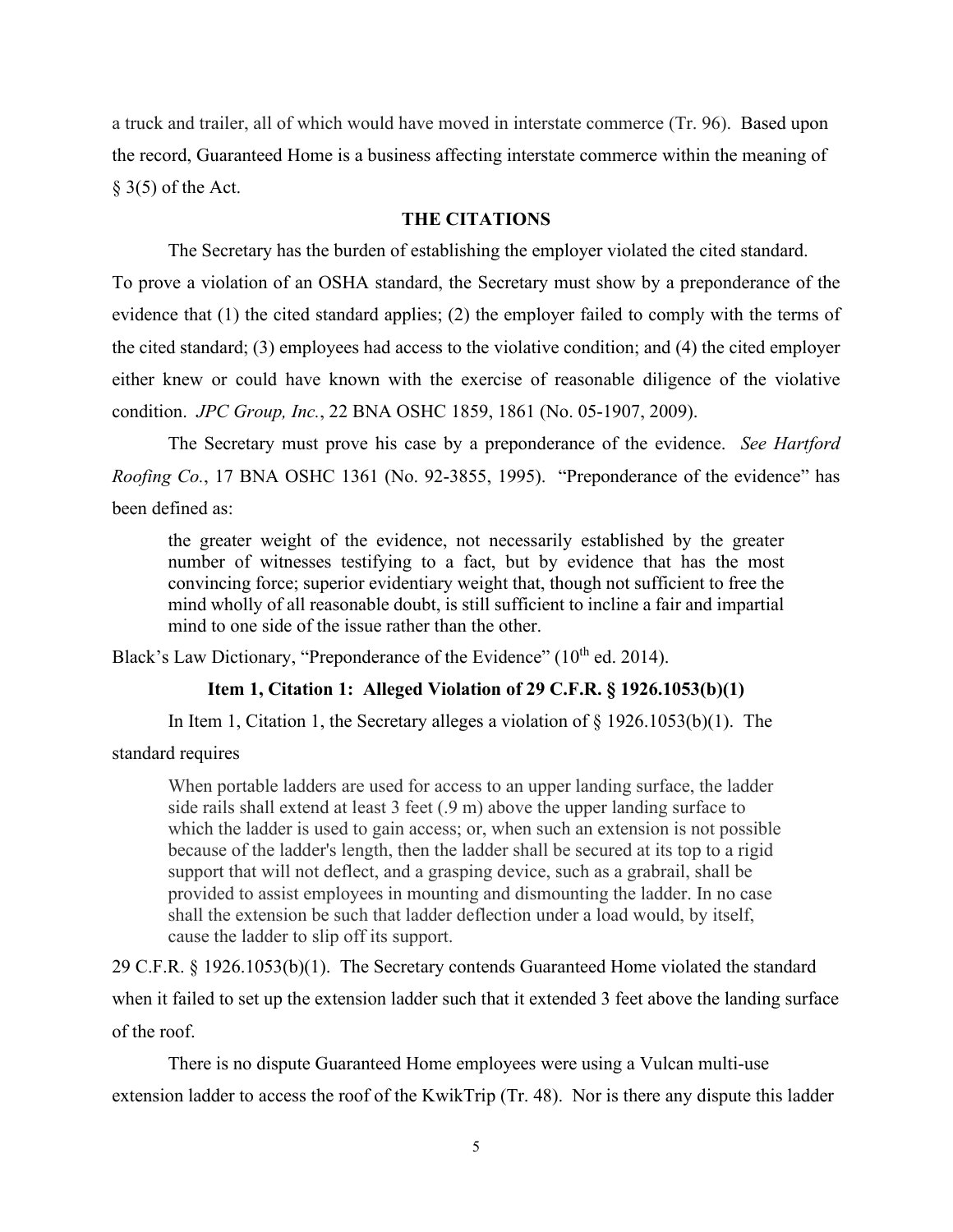was one that could be "readily moved or carried" such that it met the definition of a portable ladder found in 29 C.F.R. § 1926.1050(b). The Secretary has met his burden to establish the standard applied to the cited conditions and Guaranteed Home employees were exposed to the hazard posed by non-compliance with the standard. In dispute is whether the setup of the ladder violated the standard.

#### *Was the Standard Violated?*

Guaranteed Home does not contend, nor could it establish, the exception to the strict requirement of the standard applies in this instance.<sup>[2](#page-5-0)</sup> At issue is whether the ladder was set up such that it extended 3 feet above the landing surface of the roof. The Secretary bases his case on calculations made from measurements taken by CSHO Nyenhuis after the accident. Guaranteed Home argues these measurements were not accurate and, given the small margin for error, are insufficient to meet the Secretary's burden of proof.<sup>[3](#page-5-1)</sup>

CSHO Nyenhuis took his measurements using a standard tape measure and trench rod. CSHO Nyenhuis testified the ladder used by the injured employee was in the same condition at the time of the accident as when he measured it. He measured the ladder by placing the tape measure along the side of the ladder as it lay on the ground (Tr. 32; Exhs. C-8 and C-9). He found the ladder to have been extended to 14 feet, 10 inches or 178 inches (Exh. C-9). He measured the height of the roof using a rigid trench rod. Mr. Farnham held the trench rod for CSHO Nyenhuis while he took photographs (Exhs. C-10 and C-11). CSHO Nyenhuis found the distance from the ground to the landing surface of the roof to be 11.8 feet, or 11 feet, 9.6 inches  $(Exh. C-11).<sup>4</sup>$  $(Exh. C-11).<sup>4</sup>$  $(Exh. C-11).<sup>4</sup>$ 

CSHO Nyenhuis and Area Director Greenwood testified because the difference between the length of the extended ladder and the height of the landing surface is just over 3 feet, the only way the ladder could extend the required 3 feet above the landing surface of the roof is if it was placed nearly vertical (Tr. 49-50, 85). As seen in the surveillance video, Mr. Farnham placed the

<span id="page-5-0"></span> $2$  Mr. Farnham admitted the ladder could have been extended another 5 feet (Tr. 97).

<span id="page-5-1"></span><sup>&</sup>lt;sup>3</sup> Mr. Farnham represented his company at the hearing. He is not an attorney. In his closing statement, he stated the Secretary had not proven his case "beyond a reasonable doubt." The undersigned explained to Mr. Farnham the Secretary's burden in this proceeding is to establish his case by a preponderance of the evidence – a lesser burden. Despite this misunderstanding of the burdens of proof, Mr. Farnham's point regarding the importance of the accuracy of CSHO Nyenhuis's measurements has merit.

<span id="page-5-2"></span><sup>4</sup> CSHO Nyenhuis explained trench rods do not indicate inches but divide feet into tenths (Tr. 33).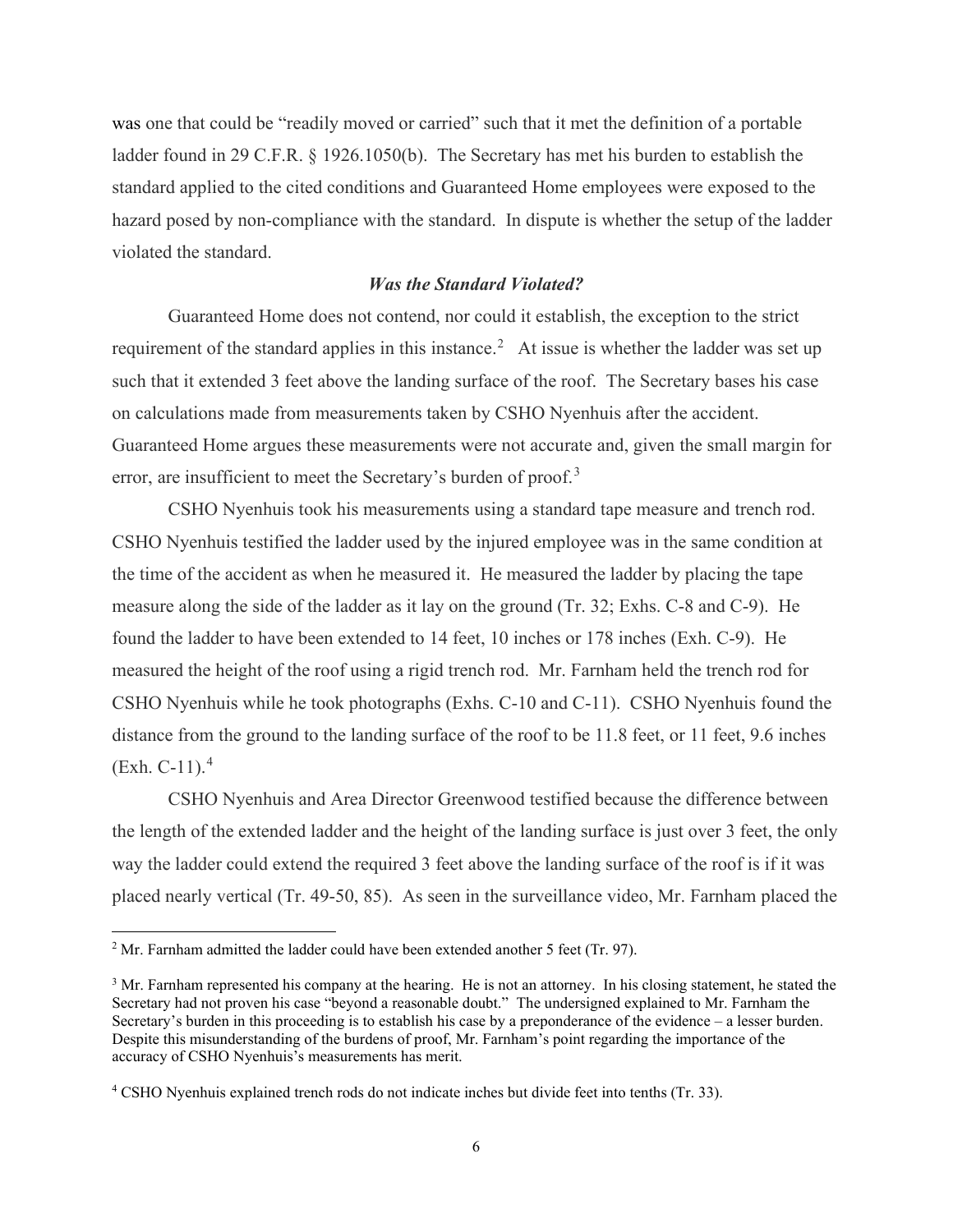ladder at a steep angle (Exhs. C-15 and C-16). Area Director Greenwood testified a portable ladder is required to be placed at a slope of four to one or approximately a 15-degree angle (Tr. 8[5](#page-6-0)).<sup>5</sup> Based upon the assumption Mr. Farnham had placed the ladder at this required angle, Area Director Greenwood calculated the length the ladder would need to be to extend 3 feet above the landing surface of the roof. He testified if it had been placed at that angle, Guaranteed Home's 178-inch ladder would have been 4.3 inches too short (Tr. 85-8[6](#page-6-1)).<sup>6</sup>

It is not possible to tell from the photographs or video at what angle Mr. Farnham placed the ladder or how far above the edge of the roof the rails of the ladder extend. Neither of CSHO Nyenhuis's measurements, taken after the fact, are precise. With regard to the roof height measurement, Mr. Farnham is holding the trench rod at a slight angle (Exh. C-10) and the photograph of the measurement is taken at an angle from below (Tr. 33; Exh. C-11). Both these circumstances would distort the measurement. To make his calculations, Area Director Greenwood had to assume the angle at which the ladder was placed and use CSHO Nyenhuis's imperfect measurements. This is problematic for the Secretary's case.

Despite disagreeing with the rationale for the standard, Mr. Farnham testified he placed the ladder "to the very minimum of what it was required." (Tr. 97) In the video, Mr. Farnham is seen leaning the ladder against the gutter at the roof's edge and adjusting its length (Exh. C-15). Area Director Greenwood testified a standard ladder's rungs are 1 foot apart (Tr. 87). He explained, when placing a ladder, one can use this as a guide to determine whether the 3-foot requirement is met (Tr. 87). This appears to be what Mr. Farnham is doing in the surveillance video (Exh. C-15 at min. 0.48-0.57). After climbing the ladder, Mr. Farnham is seen transferring to the roof while holding the side rail at a point above the landing surface of the roof (Exh. C-15 at min. 3.44-3.51).

Considering the record as a whole, the Secretary has not met his burden. The Secretary's

<span id="page-6-0"></span> $<sup>5</sup>$  The undersigned takes judicial notice placing the bottom of the ladder on the ground and leaning the upper part of</sup> it against the gutter creates a right triangle and the sum of the two acute angles of a right triangle must equal 90 degrees. Warnings on the ladder require the angle created by the ladder's placement on the ground to be 75 degrees which would make the opposing angle created by the ladder and the building 15 degrees (Exhs. C-3 and C-4).

<span id="page-6-1"></span><sup>6</sup> The undersigned takes judicial notice the hypotenuse of a right triangle is calculated using the Pythagorean Theorem  $(a^2 + b^2 = c^2$ , where c=the hypotenuse). The hypotenuse of the triangle created by placing the ladder against the gutter is the length of the ladder from the ground to the top of the gutter. Taking the height of the gutter as 141.6 inches and placing the ladder at a four to one slope, the length of the hypotenuse would be 145.96 inches. The difference between the extended ladder and 145.96 inches is 32.04 inches – approximately 4 inches short of 3 feet.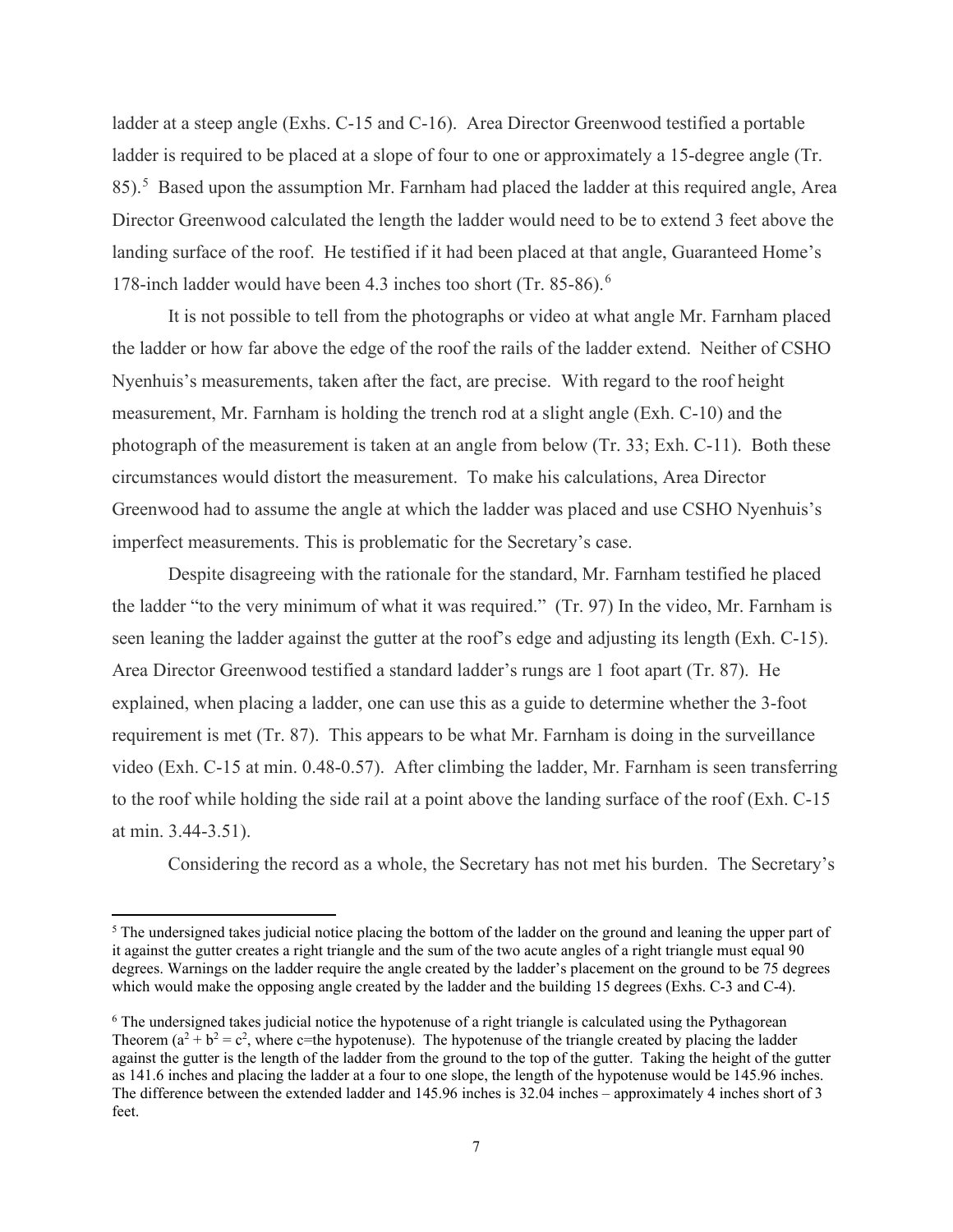conclusion the ladder did not extend the required 3 feet above the landing surface of the roof by a matter of inches assumes the angle of the ladder placement and the accuracy of CSHO Nyenhuis's measurements. The record establishes neither. Mr. Farnham testified he placed the ladder at the minimum required distance.<sup>[7](#page-7-0)</sup> It is not implausible he did so. He is seen in the video adjusting the rails of the ladder sufficiently above the landing surface of the roof to create a hand hold. Under the circumstances, the Secretary's evidence is simply not enough.

Because the Secretary failed to establish Guaranteed Home violated the cited standard, Item 1, Citation 1, is vacated.

## **Item 2, Citation 1: Alleged Violation of 29 C.F.R. § 1926.1053(b)(7)**

In Item 2, Citation 1, the Secretary alleges a violation of § 1926.1053(b)(7). This

standard prohibits the use of ladders

on slippery surfaces unless secured or provided with slip-resistant feet to prevent accidental displacement. Slip-resistant feet shall not be used as a substitute for care in placing, lashing, or holding a ladder that is used upon slippery surfaces including, but not limited to, flat metal or concrete surfaces that are constructed so they cannot be prevented from becoming slippery.

29 C.F.R. § 1926.1053(b)(7). The citation alleges on February 13, 2019, Guaranteed Home employees used a ladder to access the roof of the KwikTrip "with the footing of the ladder set up on icy/slippery conditions."

 As with Item 1, there is no dispute regarding applicability of the standard and employee exposure to a hazard. The ladder being used by Guaranteed Home was a portable ladder as that term is defined in the standard. Guaranteed Home's employees used that ladder to access the roof. At issue is whether Guaranteed Home violated the requirements of the standard and whether it had knowledge of the violative conditions.

#### *Was the Standard Violated?*

 The Secretary contends the surface upon which Mr. Farnham placed the ladder was slippery because it was wet, snow-covered, and icy. The Secretary further contends the ladder did not have slip-resistant feet nor was it secured to prevent accidental displacement. As evidence the ground on which the ladder was placed was slippery, the Secretary points to the video showing the ladder slide forward minutes before the injured employee begins his decent

<span id="page-7-0"></span> $^7$  As will be discussed herein, I did not find Mr. Farnham a credible witness. Nevertheless, his testimony on this issue is consistent with video evidence. Even discounting Mr. Farnham's statement, the Secretary's evidence falls short of his burden.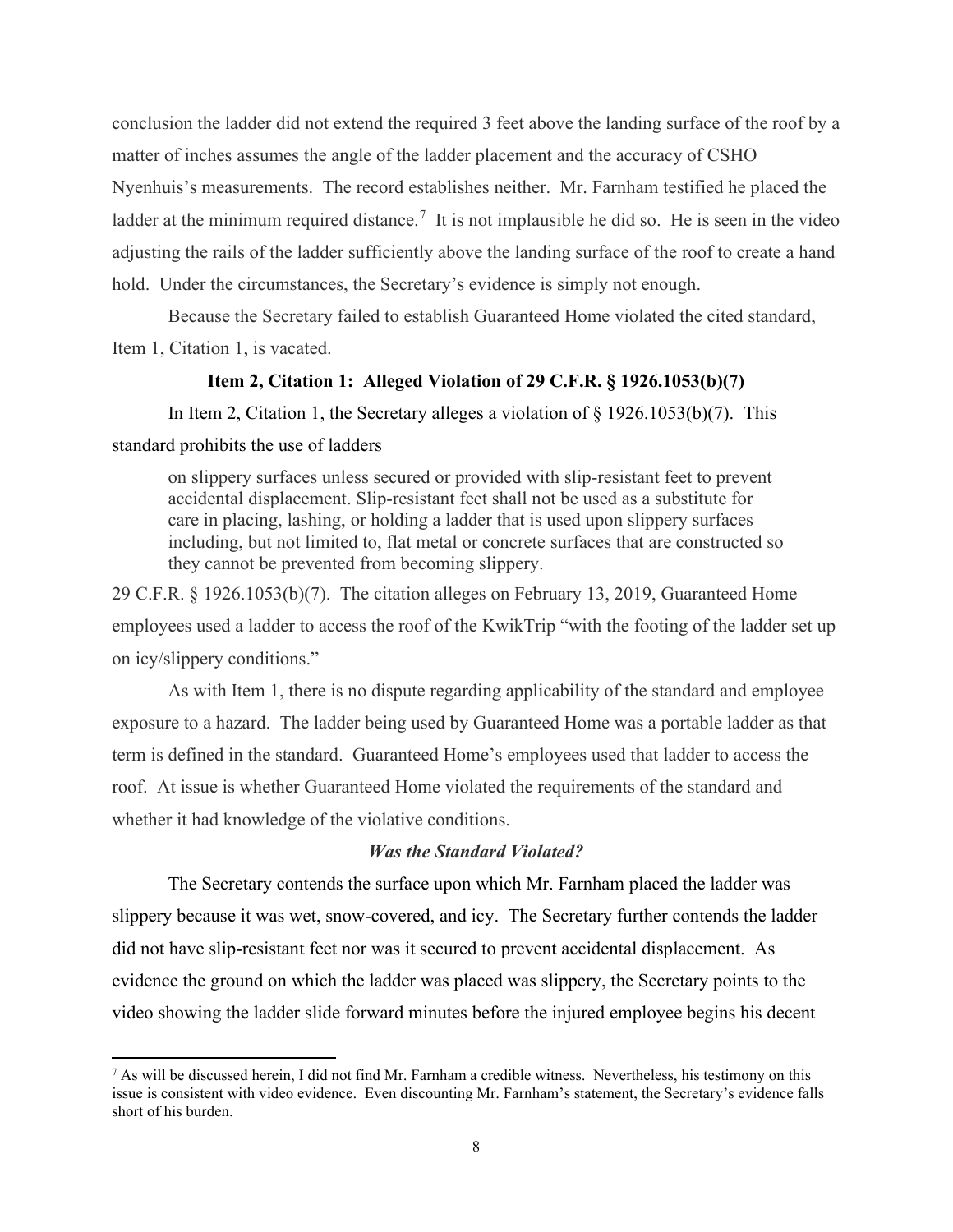(Exh. C-16 at minute 0.41) as well as when the employee descended, resulting in his fall.

There is little guidance as to what constitutes a "slippery surface" as that term is used in the standard. The Merriam-Webster Dictionary defines "slippery" as "causing or tending to cause something to slide or fall." *<https://www.merriam-webster.com/dictionary/slippery>*. The documentary evidence consistently shows the parking lot and sidewalk around the KwikTrip was wet with patches of snow and slush. Such conditions would create a surface on which something would tend to slide. Mr. Farnham placed the ladder in an area that appeared in the video to be snow or slush covered. Video showing the bottom of the ladder slide twice under these conditions further supports the conclusion Guaranteed Home set the ladder on a slippery surface in violation of the standard.

 Guaranteed Home contends the Secretary cannot meet his burden because photographs upon which the Secretary relies do not depict the conditions at the time the ladder was in use and because the Secretary cannot show the ladder was not secured, either by a bungee cord or with slip resistant feet. With regard to evidence of the worksite conditions while the ladder was in use, Guaranteed Home focuses only on CSHO Nyenhuis's photos and ignores the Secretary's other evidence. The video evidence establishes the conditions while the ladder was in use were slippery

Whether Guaranteed Home secured the ladder is a question of fact.<sup>[8](#page-8-0)</sup> CSHO Nyenhuis testified Mr. Farnham told him during the inspection he had used a bungee cord to secure the ladder to the gutter on the roof's edge (Tr. 23). Mr. Farnham did not affirmatively testify to this fact at the hearing. Mr. Farnham also suggested the ladder had slip resistant feet but did not definitively testify to this at the hearing (Tr. 96). CSHO Nyenhuis testified he observed no bungee cord at the worksite but conceded he did not ask Mr. Farnham to produce the bungee cord. He testified he inspected the ladder and it did not have slip resistant feet (Tr. 53).

<span id="page-8-0"></span><sup>8</sup> The cited standard was derived from ANSI A14.1-1982. *Safety Standards for Stairways and Ladders Used in the Construction Industry*. 55 FR 47660-01, 47678 (November 14, 1990). The second sentence of the standard was originally an explanatory note. The drafters chose to incorporate that language into the text of the final rule. *Id*. The undersigned finds this explanatory language somewhat contradictory to the language of the first sentence which states a ladder cannot be used on slippery surfaces unless it is **either** secured **or** has slip resistant feet. The explanatory note suggests, to the contrary, slip resistant feet alone cannot be used as a substitute for securing the ladder. In this case, it is not necessary to resolve this conflict because credible evidence establishes the ladder was neither secured nor had slip resistant feet.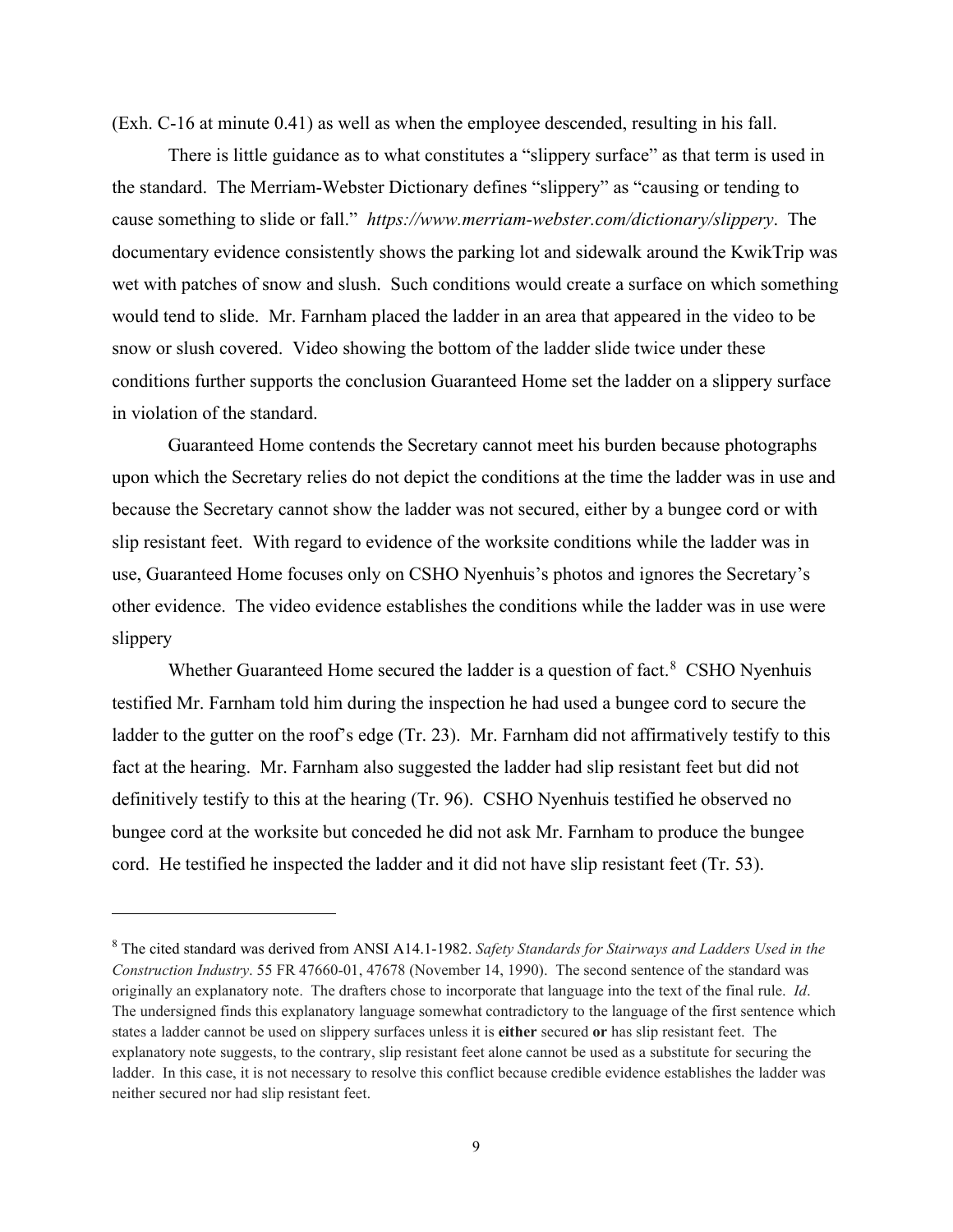The preponderance of the evidence establishes the ladder was neither secured nor did it have slip resistant feet.<sup>[9](#page-9-0)</sup> The undersigned found CSHO Nyenhuis's testimony he inspected the ladder and found it did not have slip resistant feet credible and, importantly, consistent with the photographic evidence. Mr. Farnham's testimony on this issue was noncommittal and lacked credibility.[10](#page-9-1) 

Nor was the ladder secured. The dictionary defines the verb "secure" as "to relieve from exposure to danger" or "act to make safe against adverse consequences."<sup>[11](#page-9-2)</sup>

*[https://www.merriam-webster.com/dictionary/secure.](https://www.merriam-webster.com/dictionary/secure)* The preponderance of the credible evidence establishes Guaranteed Home did not act to make its ladder safe from the adverse consequence of falling. The most compelling evidence is that the ladder slid from its original placement twice. The only evidence Guaranteed Home made some effort to secure the ladder is Mr. Farnham's out of court statement he attached the ladder to the gutter with a bungee cord (Tr. 23). The record contains no similar in-court testimony or other corroborating evidence. Mr. Farnham is seen in the video positioning the ladder and then climbing it to place equipment on the roof. He is never seen securing it. Mr. Farnham had the entire one-hour video available to him but chose not to show any part that might have substantiated this statement. In the video of the fall, nothing appears to be resisting the ladder's slide. The credible evidence establishes the ladder was not secured.

The Secretary has met his burden to establish Guaranteed Home was in violation of the requirements of the cited standard.

#### *Did Guaranteed Home Have Knowledge of the Violative Conditions?*

<span id="page-9-0"></span><sup>&</sup>lt;sup>9</sup> The standard can be read such that securing or using slip resistant feet are exceptions to the strict prohibition against ladder use on a slippery surface. If read as exceptions, Guaranteed Home would have the burden to establish the ladder was secured or had slip resistant feet. *C.J. Hughes Construction, Inc.,* 17 BNA OSHC 1753, 1756 (No. 93-3177, 1996) (It is well settled the party seeking the benefit of an exception to a legal requirement has the burden of proof to show that it qualifies for that exception.). Even if Guaranteed Home did not have the burden of proof on this issue, it did not present sufficient credible evidence to rebut the Secretary's case.

<span id="page-9-1"></span> $10$  The undersigned found Mr. Farnham's demeanor was not that of a credible witness. He was excitable and argumentative (*see, e.g*., Tr. 97). His responses were often evasive or cagey. He made several contradictory statements. The most glaring of these was his statement the injured employee had set up the ladder (Tr. 12). Video evidence shows Mr. Farnham setting up the ladder (Exh. C-15 at min. 0.43). His testimony on these issues is given little weight.

<span id="page-9-2"></span> $<sup>11</sup>$  Given this definition of the verb "secure", it is not necessary to parse the punctuation of the standard to determine</sup> whether the phrase "to prevent accidental displacement" is intended to modify both the securing of the ladder and the quality of the slip resistant feet, or only the latter.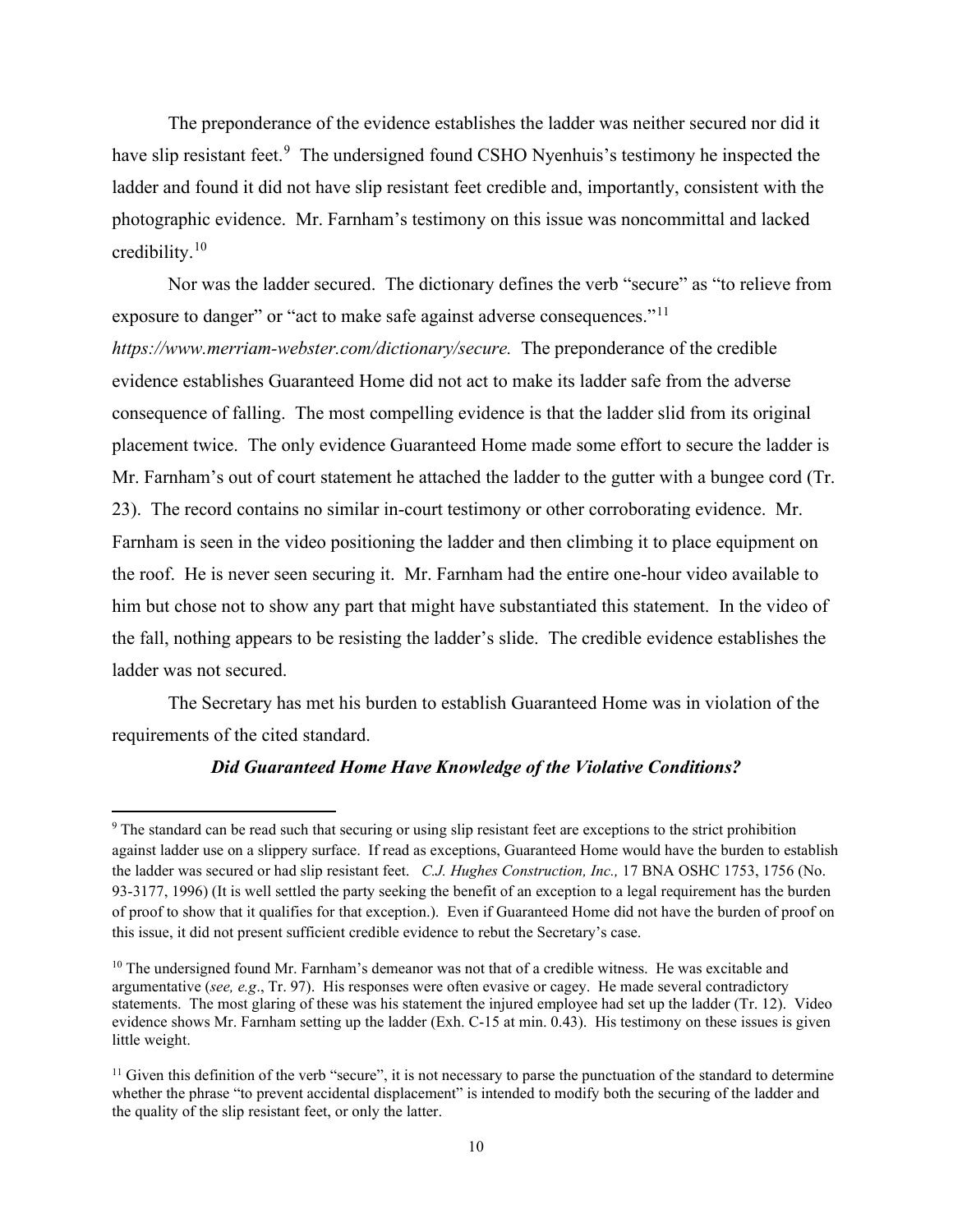Because the Act does not impose strict liability on employers for violations, it is not enough for the Secretary to establish the existence of the violative conditions. The Secretary must establish the employer knew, or with the exercise of reasonable diligence could have known of a hazardous condition. *Dun Par Engineered Form Co*., 12 BNA OSHC 1962, 1965-66 (No. 82-928, 1986). Because corporate employers can only obtain knowledge through their agents, the actions and knowledge of supervisory personnel are generally imputed to their employers, and the Secretary can make a prima facie showing of knowledge by proving a supervisory employee knew of or was responsible for the violation. *Todd Shipyards Corp*., 11 BNA OSHC 2177, 2179 (No. 77-1598, 1984); *see also Dun Par Engineered Form Co*., 12 BNA OSHC 1962 (No. 82-928, 1986) (the actual or constructive knowledge of an employer's foreman can be imputed to the employer).

 Constructive knowledge is shown where the Secretary establishes the employer could have known of the cited condition with the exercise of reasonable diligence. *Par Electrical Contractors, Inc*., 20 BNA OSHC 1624, 1627 (No. 99-1520).

Whether an employer was reasonably diligent involves a consideration of several factors, including the employer's obligation to have adequate work rules and training programs, to adequately supervise employees, to anticipate hazards to which employees may be exposed, and to take measures to prevent the occurrence of violations.

*Id. citing Precision Concrete Constr*. 19 BNA OSHC 1404, 1407 (No. 99-707, 2001). Mr. Farnham set up the ladder and was aware of its placement. It was readily apparent to anyone observing the area it was wet and snow covered. Wet, snow-covered pavement has the potential to be slippery. A reasonably diligent employer would have been aware of the conditions and taken some type of precautions to ensure the ladder was secure. Mr. Farnham did not. His actions and knowledge are imputed to Guaranteed Home. The Secretary has established Guaranteed Home had constructive knowledge of the violative condition.

### *Characterization*

A violation is serious when "there is a substantial probability that death or serious physical harm could result" from the hazardous condition at issue. [29 U.S.C. § 666\(k\).](https://a.next.westlaw.com/Link/Document/FullText?findType=L&pubNum=1000546&cite=29USCAS666&originatingDoc=I506d03ad178f11e2b60bb297d3d07bc5&refType=RB&originationContext=document&transitionType=DocumentItem&contextData=(sc.Search)#co_pp_340a00009b6f3) The Secretary need not show that there was a substantial probability that an accident would occur; only that if an accident did occur, death or serious physical harm would result. As the Third Circuit has explained:

It is well-settled that, pursuant to  $\S 666(k)$ , when the violation of a regulation

11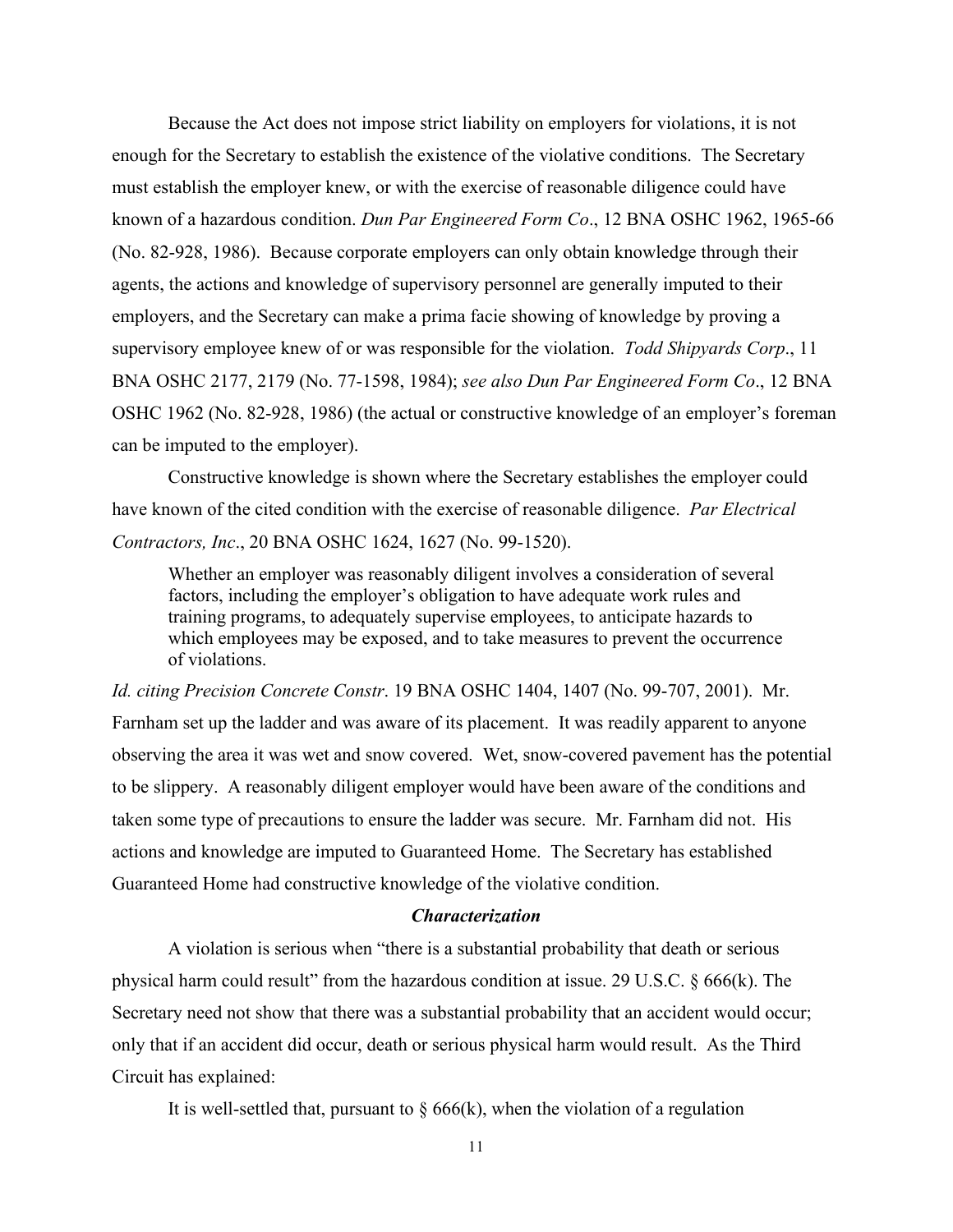makes the occurrence of an accident with a substantial probability of death or serious physical harm *possible*, the employer has committed a serious violation of the regulation. The "substantial probability" portion of the statute refers not to the probability that an accident will occur but to the probability that, an accident having occurred, death or serious injury could result, even in those cases in which an accident has not occurred or, in fact, is not likely to occur.

*[Secretary of Labor v. Trinity Industries](https://a.next.westlaw.com/Link/Document/FullText?findType=Y&serNum=2013096350&pubNum=506&originatingDoc=I506d03ad178f11e2b60bb297d3d07bc5&refType=RP&fi=co_pp_sp_506_401&originationContext=document&transitionType=DocumentItem&contextData=(sc.Search)#co_pp_sp_506_401)*, 504 F.3d 397, 401 (3d Cir. 2007) (internal quotation marks and citations omitted); *See also, [Phelps Dodge Corp. v. OSHRC](https://a.next.westlaw.com/Link/Document/FullText?findType=Y&serNum=1984108374&pubNum=350&originatingDoc=I506d03ad178f11e2b60bb297d3d07bc5&refType=RP&fi=co_pp_sp_350_1240&originationContext=document&transitionType=DocumentItem&contextData=(sc.Search)#co_pp_sp_350_1240)*, 725 F.2d 1237, 1240 (9<sup>th</sup> [Cir. 1984\);](https://a.next.westlaw.com/Link/Document/FullText?findType=Y&serNum=1984108374&pubNum=350&originatingDoc=I506d03ad178f11e2b60bb297d3d07bc5&refType=RP&fi=co_pp_sp_350_1240&originationContext=document&transitionType=DocumentItem&contextData=(sc.Search)#co_pp_sp_350_1240) *Mosser Construction*[, 23 BNA OSHC 1044, 1046 \(No. 08-0631, 2010\);](https://a.next.westlaw.com/Link/Document/FullText?findType=Y&serNum=2021461301&pubNum=0003227&originatingDoc=I506d03ad178f11e2b60bb297d3d07bc5&refType=CA&fi=co_pp_sp_3227_1046&originationContext=document&transitionType=DocumentItem&contextData=(sc.Search)#co_pp_sp_3227_1046) *[Dec-Tam](https://a.next.westlaw.com/Link/Document/FullText?findType=Y&serNum=1993474368&pubNum=0003227&originatingDoc=I506d03ad178f11e2b60bb297d3d07bc5&refType=CA&fi=co_pp_sp_3227_2087&originationContext=document&transitionType=DocumentItem&contextData=(sc.Search)#co_pp_sp_3227_2087)  Corp.*[, 15 BNA OSHC 2072, 2087-2088 \(No. 88-0523, 1993\).](https://a.next.westlaw.com/Link/Document/FullText?findType=Y&serNum=1993474368&pubNum=0003227&originatingDoc=I506d03ad178f11e2b60bb297d3d07bc5&refType=CA&fi=co_pp_sp_3227_2087&originationContext=document&transitionType=DocumentItem&contextData=(sc.Search)#co_pp_sp_3227_2087) The likelihood of an accident goes to the gravity of the violation, which is a factor in determining an appropriate penalty. *[J.A. Jones](https://a.next.westlaw.com/Link/Document/FullText?findType=Y&serNum=1993474385&pubNum=0003227&originatingDoc=I506d03ad178f11e2b60bb297d3d07bc5&refType=CA&fi=co_pp_sp_3227_2214&originationContext=document&transitionType=DocumentItem&contextData=(sc.Search)#co_pp_sp_3227_2214)  Constr. Co.*[, 15 BNA OSHC at 2214.](https://a.next.westlaw.com/Link/Document/FullText?findType=Y&serNum=1993474385&pubNum=0003227&originatingDoc=I506d03ad178f11e2b60bb297d3d07bc5&refType=CA&fi=co_pp_sp_3227_2214&originationContext=document&transitionType=DocumentItem&contextData=(sc.Search)#co_pp_sp_3227_2214)

 The hazardous condition at issue is the one realized – a fall from a height. The likelihood of injury from a fall of 12 feet is high. As evidenced by the serious injuries sustained by the injured employee, the potential harm from such a fall is severe. The violation is serious.

# **PENALTY**

The Commission is the final arbiter of penalties. *Hern Iron Works, Inc.*, 16 BNA OSHC 1619, 1622, (No. 88-1962, 1994), *aff'd*, 937 F.2d 612 (9th Cir. 1991) (table); *see Valdak Corp.*, 17 BNA OSHC 1135, 1138 (No. 93-0239, 1995) ("The Act places limits for penalty amounts but places no restrictions on the Commission's authority to raise or lower penalties within those limits."), *aff'd*, 73 F.3d 1466 (8th Cir. 1996). In assessing a penalty, the Commission gives due consideration to all of the statutory factors with the gravity of the violation being the most significant. 29 U.S.C. § 666(j); *Capform Inc.*, 19 BNA OSHC 1374, 1378 (No. 99-0322, 2001), *aff'd*, 34 F. App'x 152 (5th Cir. 2002) (unpublished). "Gravity is a principal factor in a penalty determination and is based on the number of employees exposed, duration of exposure, likelihood of injury, and precautions taken against injury." *Siemens Energy and Automation, Inc.*, 20 BNA OSHC 2196, 2201 (No. 00-1052, 2005). Section 17(j) of the Act requires the Commission to give due consideration to the gravity of the violation and the employer's size, history of violation, and good faith. *Burkes Mechanical Inc.,* 21 BNA OSHC 2136, 2142 (No. 04-0475, 2007).

The evidence establishes the gravity of the violation was moderate. Although it was highly likely, should a fall occur, the employee would sustain severe injury, only three employees were exposed to a potential fall, and only for the brief period when they used the